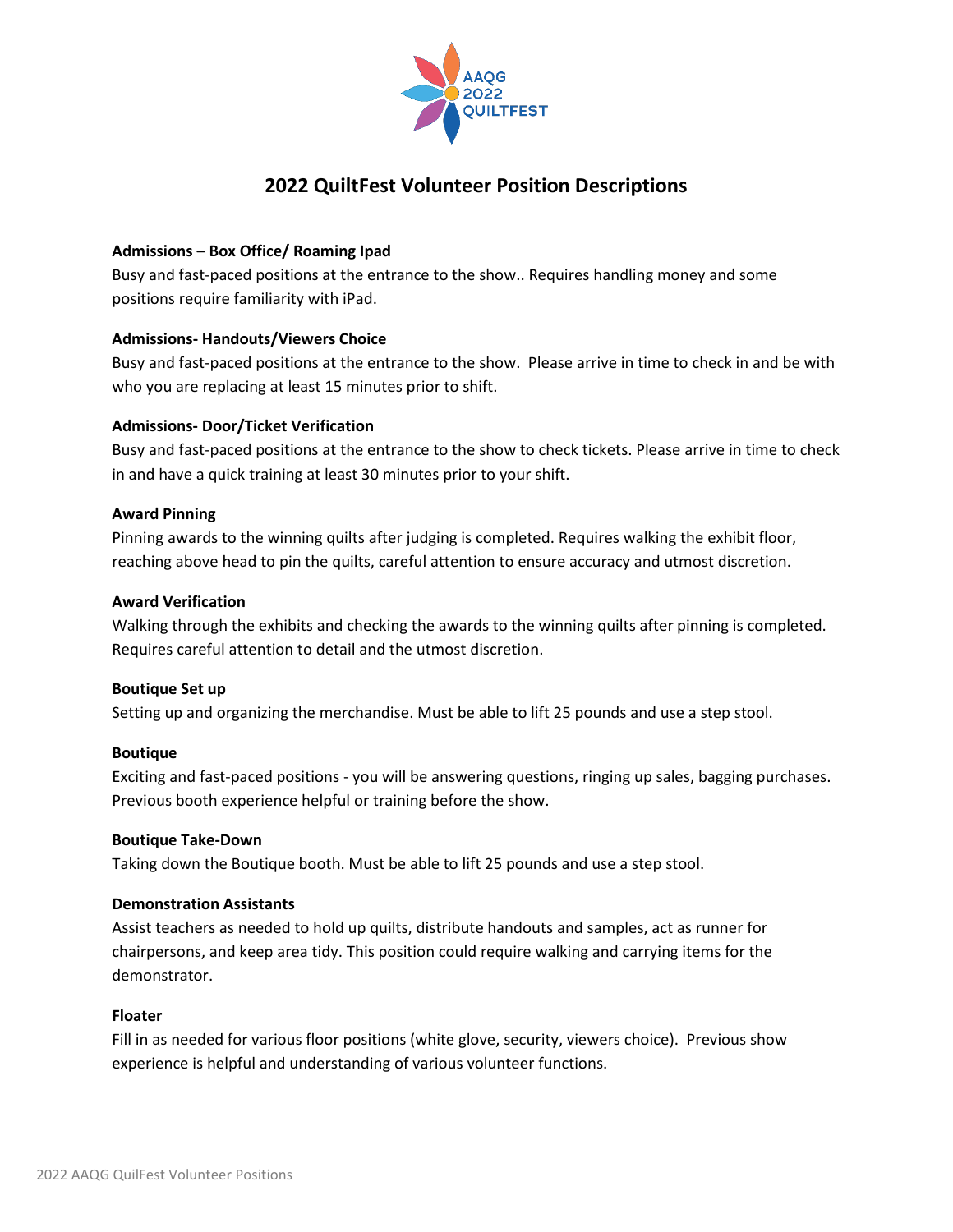#### **Membership Booth**

Representing the Guild, taking membership applications, answering questions. Previous show experience a plus.

#### **Opening Night Greeter**

Control entry to the ceremony area, keep guests from entering the exhibit area prior to the announcement that it is "open", hand out winners list to guests as they leave the opening ceremony and enter the show. Involves standing for approximately 30 minutes.

## **Quilt Check In**

Taking the quilts, checking for sleeves, labels and cleanliness and returning them to their bag. Obtaining signatures and giving out receipts for received quilts. Busy position!

#### **Quilt Check-out**

Busy position - returning quilts after the show to their owners.

#### **Quilt Hanging**

Physically demanding job that requires loading and pushing flat carts, standing and lifting the quilt poles. Some step ladder and ladder work may be required, however, the new hanging system greatly reduces this. Bringing step ladders is encouraged!

#### **Quilt Signage**

Pin quilt signs to the quilts and verifying the quilt signage is correct with the taped number on the floor. After verification, removing taped numbers. Must be able to lift arms repeatedly, be on your feet the entire shift, and use a step ladder.

#### **Quilt Sign Verification**

Walking through the exhibits and checking the signs after pinning is completed. Requires careful attention to detail.

## **Quilt Straightening**

Walking through the exhibit after the quilts are up, checking to see they are hung properly and straight for judging.

#### **Quilt Take-down**

Physically demanding job that requires climbing ladders, loading and pushing flat carts, standing and lifting the quilt poles. Bringing step ladders is encouraged!

## **Raffle Ticket and Specialty Item Sales**

This is a sitting position that requires the handling of money, raffle ticket stubs and merchandise. It can be busy.

## **Security**

Ensure people do not bring food or drinks into the show or take out anything they shouldn't - at entrance and fire exit doors. Chairs provided.